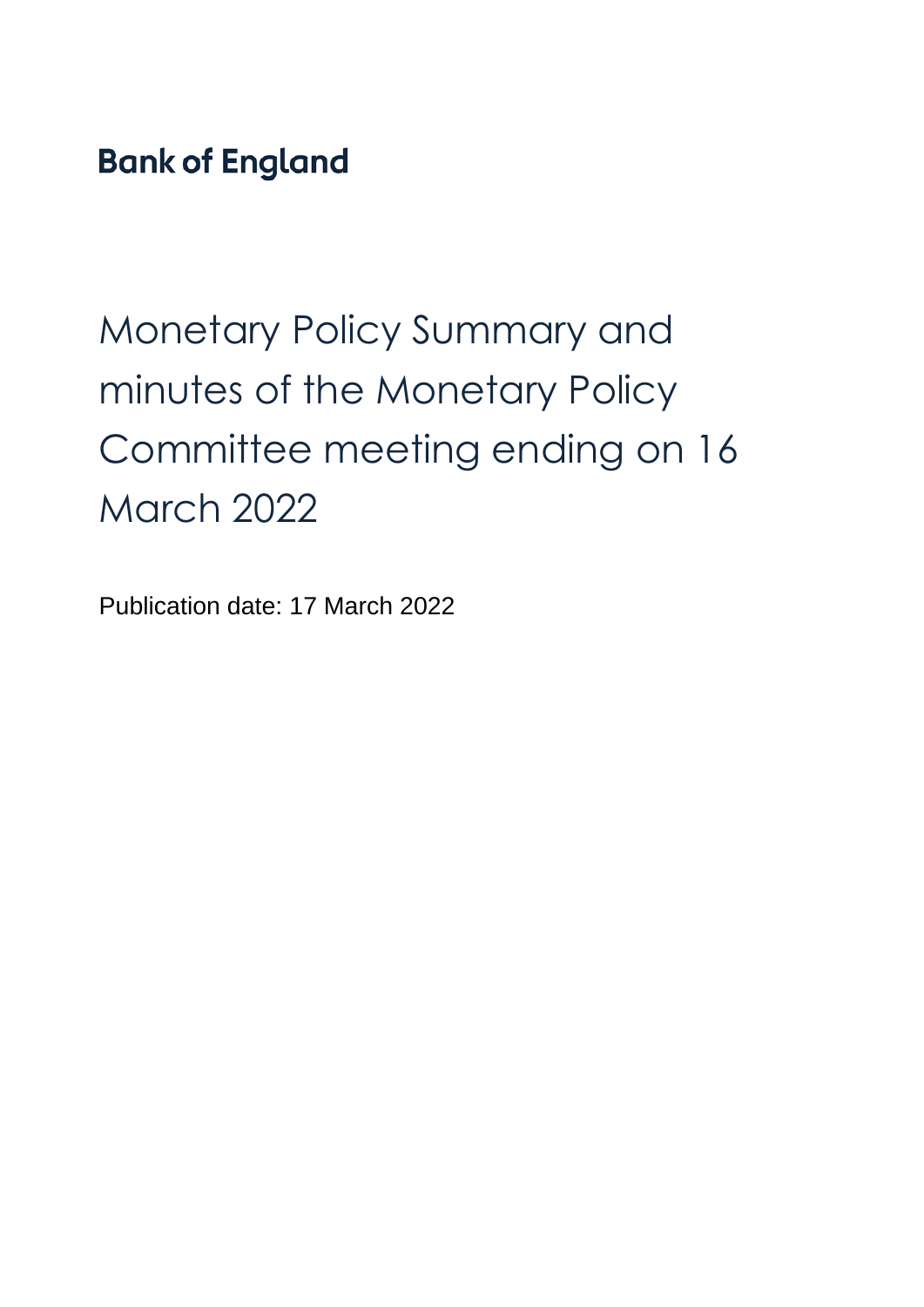These are the minutes of the Monetary Policy Committee meeting ending on 16 March 2022.

They are available at **[https://www.bankofengland.co.uk/monetary-policy-summary-and](https://www.bankofengland.co.uk/monetary-policy-summary-and-minutes/2022/march-2022)[minutes/2022/march-2022](https://www.bankofengland.co.uk/monetary-policy-summary-and-minutes/2022/march-2022)**.

The Bank of England Act 1998 gives the Bank of England operational responsibility for setting monetary policy to meet the Government's inflation target. Operational decisions are taken by the Bank's Monetary Policy Committee. The minutes of the Committee meeting ending on 4 May will be published on 5 May 2022.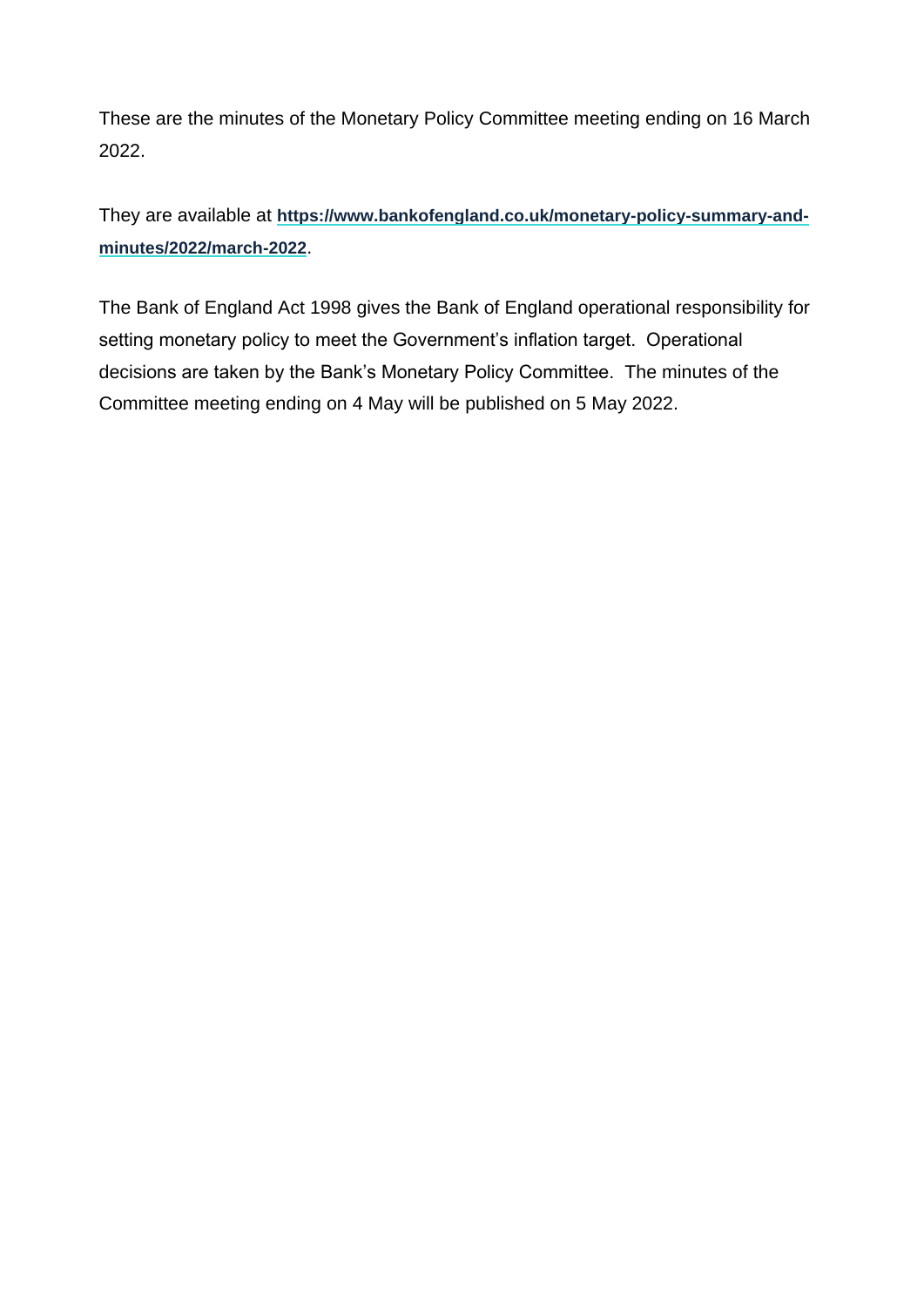### **Monetary Policy Summary, March 2022**

The Bank of England condemns Russia's unprovoked invasion and the suffering inflicted on Ukraine. The Bank is working closely with the UK Government to support its response in coordination with international authorities. The Bank's Monetary Policy Committee (MPC) supports this condemnation and welcomes these actions.

The MPC sets monetary policy to meet the 2% inflation target, and in a way that helps to sustain growth and employment. At its meeting ending on 16 March 2022, the MPC voted by a majority of 8-1 to increase Bank Rate by 0.25 percentage points, to 0.75%. One member preferred to maintain Bank Rate at 0.5%.

In the MPC's central projections in the February Monetary Policy Report, published before Russia's invasion of Ukraine, UK GDP growth was expected to slow to subdued rates during the course of this year. This in large part reflected the adverse impact of the previous, already large, increases in global energy and tradable goods prices on UK real aggregate income and spending. As a result, a margin of spare capacity was projected to open up and the unemployment rate to rise to 5% by 2025. CPI inflation was expected to peak at around 7¼% in April 2022. Upward pressures on inflation were expected to dissipate over time and, conditioned on the rising market-implied path for Bank Rate expected at the time of the February Report and the MPC's current forecasting convention for future energy prices, CPI inflation was projected to fall back to a little above the 2% target in two years' time and to below the target by a greater margin in three years.

Developments since the February Report are likely to accentuate both the peak in inflation and the adverse impact on activity by intensifying the squeeze on household incomes.

Regarding inflation, the invasion of Ukraine by Russia has led to further large increases in energy and other commodity prices including food prices. It is also likely to exacerbate global supply chain disruptions, and has increased the uncertainty around the economic outlook significantly. Global inflationary pressures will strengthen considerably further over coming months, while growth in economies that are net energy importers, including the United Kingdom, is likely to slow.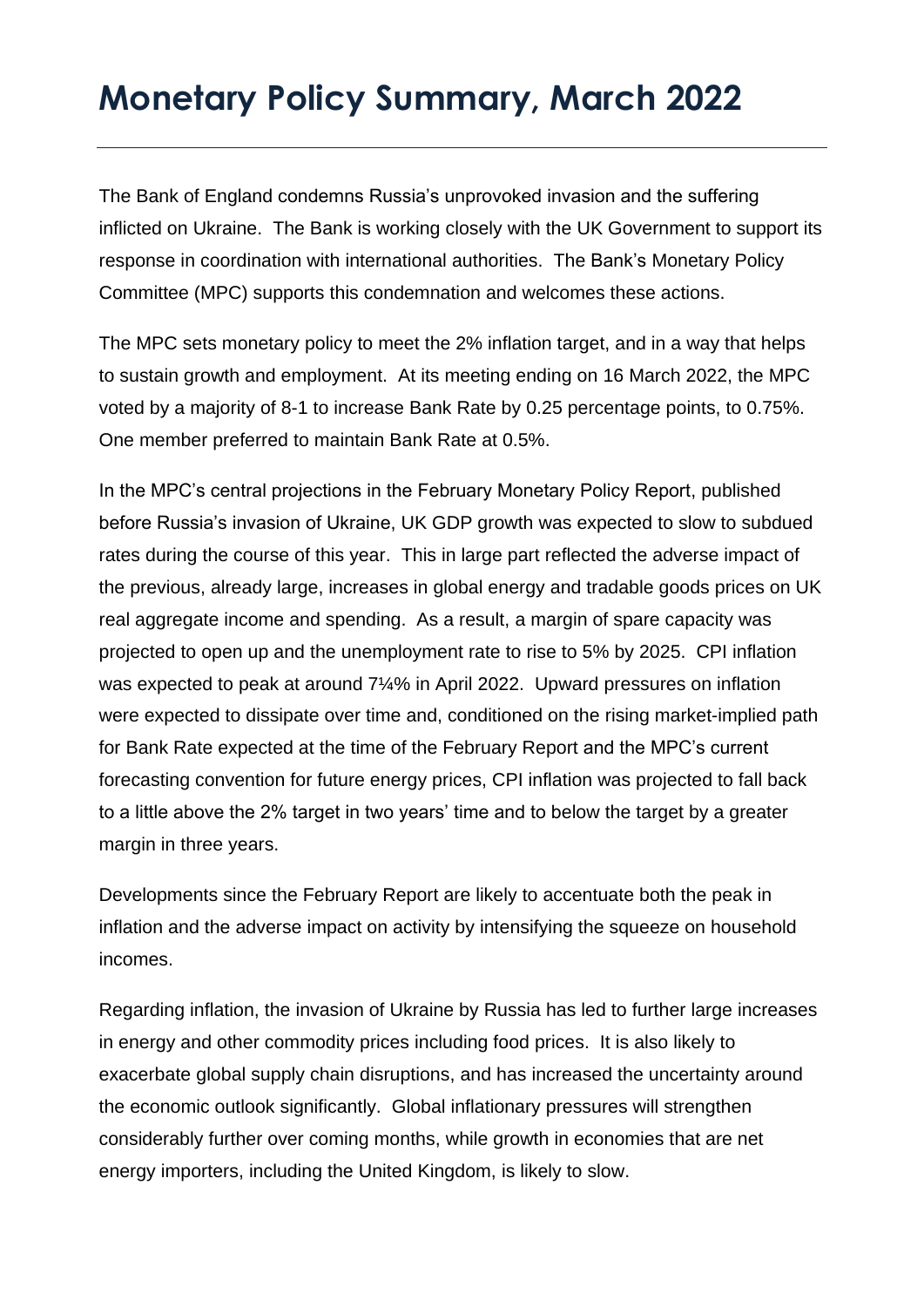Turning to economic activity, UK GDP in January was stronger than expected in the February Report. Business confidence has held up and labour market activity data have remained robust. Consumer confidence has, however, fallen in response to the squeeze on real household disposable incomes. That impact on real aggregate income is now likely to be materially larger than implied by the projections in the February Report, consistent with a weaker outlook for growth and employment, all else equal.

Twelve-month CPI inflation rose from 5.4% in December to 5.5% in January, which triggered the exchange of open letters between the Governor and the Chancellor of the Exchequer that is being published alongside this monetary policy announcement. Inflation is expected to increase further in coming months, to around 8% in 2022 Q2, and perhaps even higher later this year. The projected overshoot of inflation relative to the 2% target to an increasing extent reflects global energy prices, with some further material contribution from tradable goods prices. Service price inflation has also picked up, although to a lesser extent than other components, with core services prices returning to their pre-Covid trend. Underlying nominal earnings growth is estimated to have remained above pre-pandemic rates, and is still expected to strengthen over the coming year.

If sustained, the latest rise in energy futures prices means that Ofgem's utility price caps could again be substantially higher when they are reset in October 2022. This could temporarily push CPI inflation around the end of this year above the level projected for April, which was previously expected to be the peak. Further out, inflation is expected to fall back materially, as energy prices stop rising and as the squeeze on real incomes and demand puts significant downward pressure on domestically generated inflation. That judgement also reflects that monetary policy will act to ensure that longer-term inflation expectations are well anchored around the 2% target.

The MPC's remit is clear that the inflation target applies at all times, reflecting the primacy of price stability in the UK monetary policy framework. The framework also recognises that there will be occasions when inflation will depart from the target as a result of shocks and disturbances. The economy has recently been subject to a succession of very large shocks. Russia's invasion of Ukraine is another such shock. In particular, should recent movements prove persistent, the very elevated levels of global energy and tradable goods prices, of which the United Kingdom is a net importer, will necessarily weigh further on UK real aggregate income and spending. This is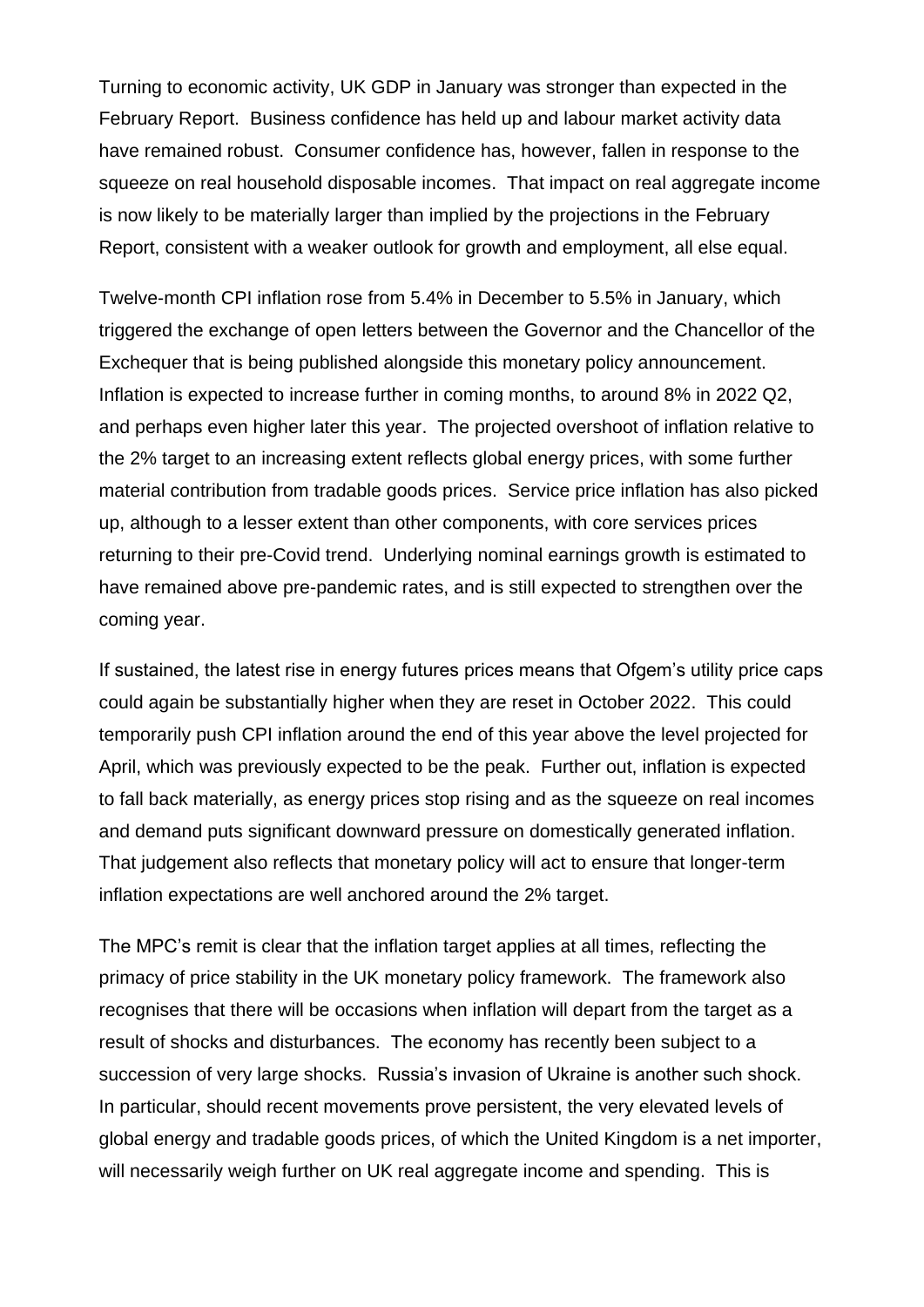something monetary policy is unable to prevent. The role of monetary policy is to ensure that, as this real economic adjustment occurs, it does so consistent with achieving the 2% inflation target sustainably in the medium term, while minimising undesirable volatility in output.

Given the current tightness of the labour market, continuing signs of robust domestic cost and price pressures, and the risk that those pressures will persist, the Committee judges that an increase in Bank Rate of 0.25 percentage points is warranted at this meeting.

Based on its current assessment of the economic situation, the Committee judges that some further modest tightening in monetary policy may be appropriate in the coming months, but there are risks on both sides of that judgement depending on how mediumterm prospects for inflation evolve. The MPC will review developments in the light of incoming data and their implications for medium-term inflation, including the economic implications of recent geopolitical events, as part of its forthcoming forecast round ahead of the May 2022 Monetary Policy Report.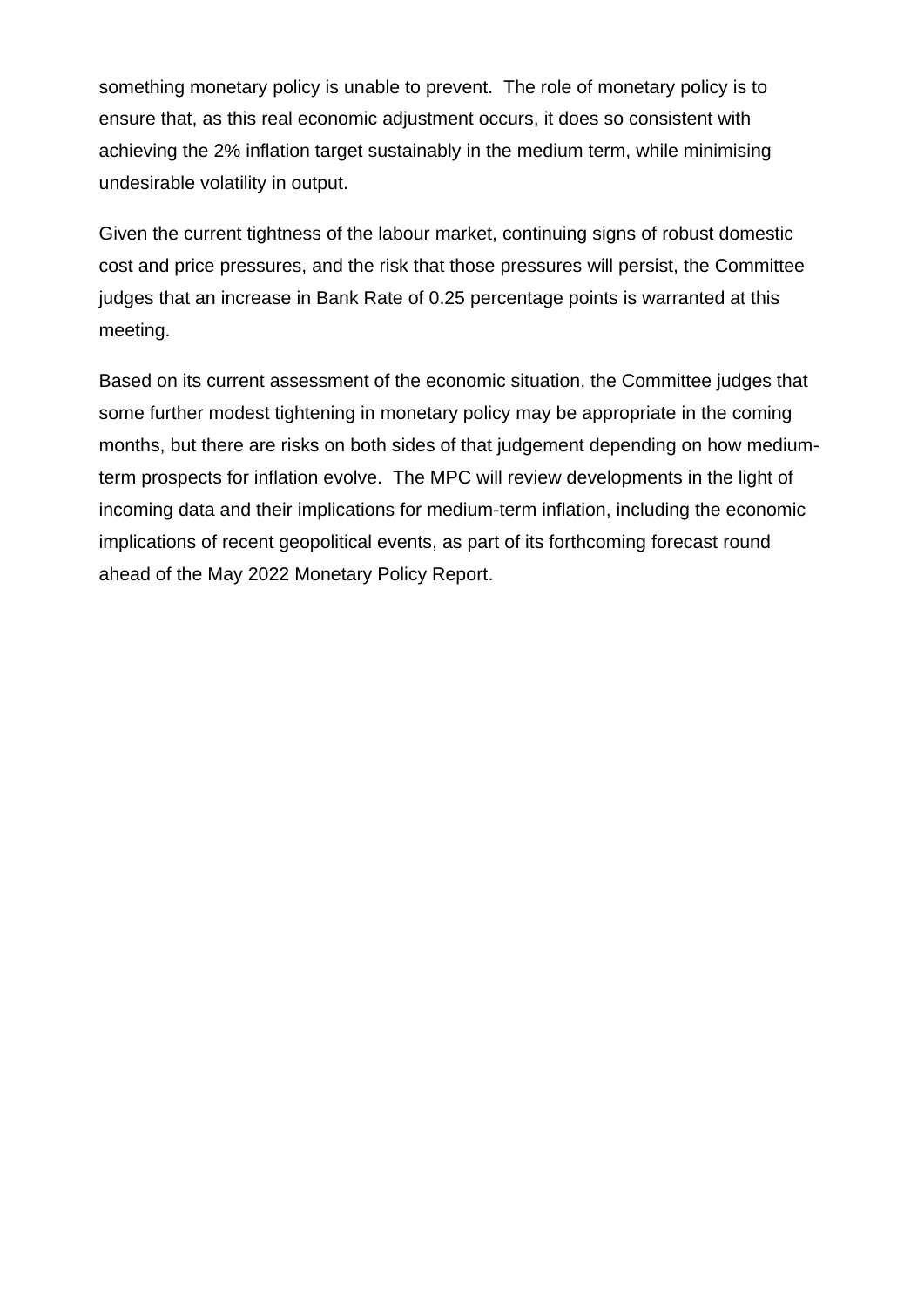## **Minutes of the Monetary Policy Committee meeting ending on 16 March 2022**

1 The Bank of England condemned Russia's unprovoked invasion and the suffering inflicted on Ukraine. The Bank was working closely with the UK Government to support its response in coordination with international authorities. The Bank's Monetary Policy Committee (MPC) supported this condemnation and welcomed these actions.

2 Before turning to its immediate policy decision, the Committee discussed: the international economy; monetary and financial conditions; demand and output; and supply, costs and prices.

#### **The international economy**

3 The global economic outlook had deteriorated significantly following Russia's invasion of Ukraine in late February, and the associated material increase in the prices of energy and raw materials. These price increases would further raise global consumer and producer price inflation in the near term from already high rates, and erode real aggregate income for net commodity-importing countries. Renewed supply chain problems were also likely to emerge as production of, and trade in, important inputs declined, due both to the physical disruption caused by the invasion and the effects of sanctions imposed on Russia.

4 GDP growth in the United States and in the euro area in 2021 Q4 had been broadly in line with expectations in the February Report, and was expected to be slightly stronger in 2022 Q1 than had been anticipated, particularly in the euro area. Euro-area PMIs had picked up sharply in February, indicating that the economic impact of the Omicron Covid variant had been less severe than expected. In the United States, household consumption had rebounded in January, although the rotation from goods to services spending had stalled. Unemployment rates had fallen further in the euro area and the United States at the turn of the year, and wage growth had continued to rise in the United States according to the Federal Reserve Bank of Atlanta's measure.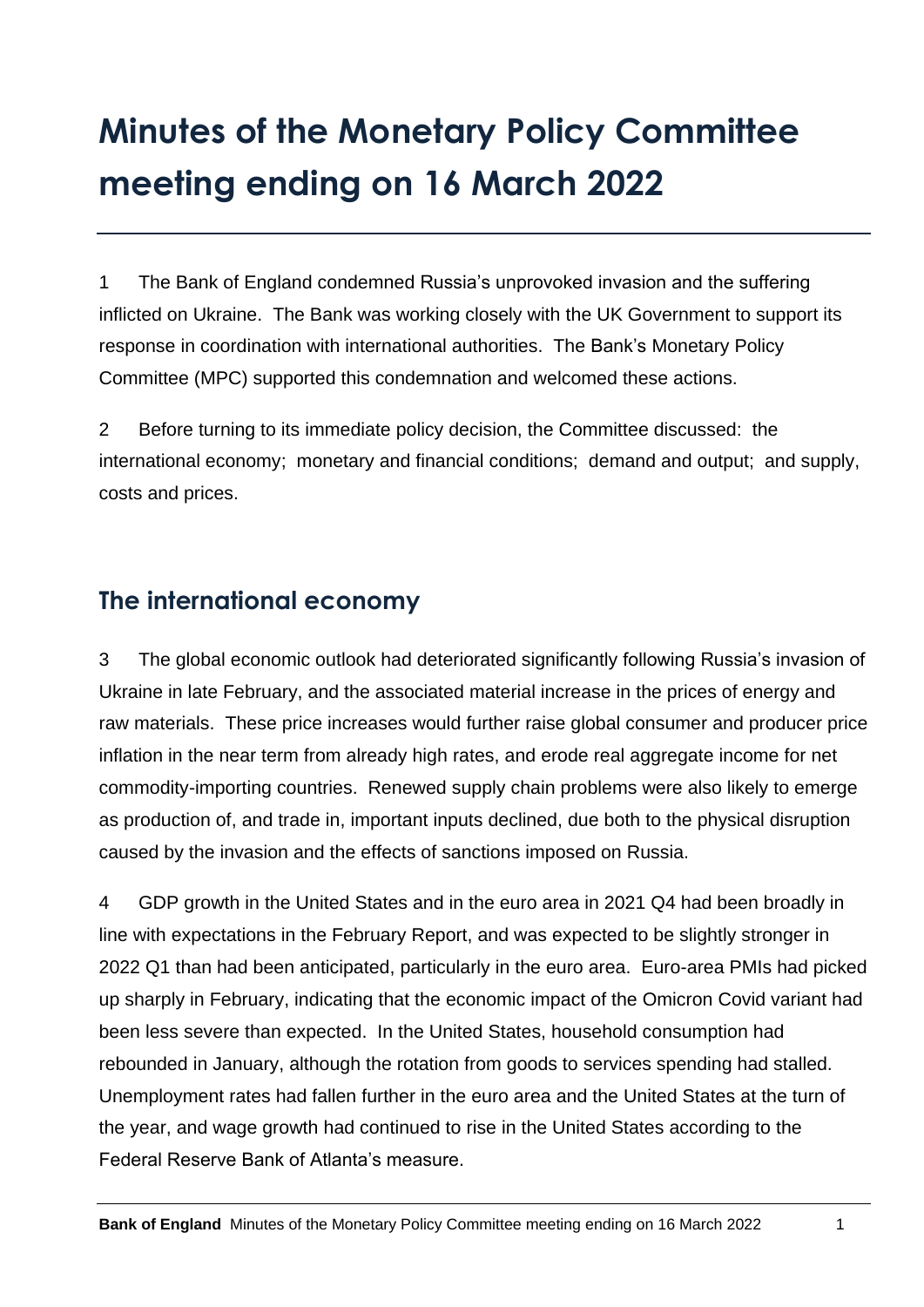5 Chinese activity data for January and February combined, including industrial production and retail sales, had been stronger than expected, reflecting a smaller impact from the Omicron Covid variant at that time. Following a rapid pickup in Covid cases in Hong Kong accompanied by a high mortality rate, Covid cases had, however, started rising again in China, and Chinese authorities had continued to react with tight local restrictions in line with the country's current Covid strategy. There had been reports of factories stopping production in response, which could lead to supply disruption and weigh on economic activity.

6 Even prior to the most recent increases in energy prices, consumer price inflation had been high in many economies. Euro-area annual HICP inflation had increased to 5.8% in February, with core inflation at 2.7%. US annual CPI inflation had risen to 7.9% in February, and core inflation to 6.4%. The headline US CPI figure was consistent with annual PCE inflation around 6½%. In the euro area, HICP inflation had been driven in large part by increases in energy prices over recent months, in particular gas prices. Contributions to US CPI inflation had been broad-based across components: within core services, rent and healthcare price rises had contributed particularly strongly, while increases in car and household goods prices had pushed core goods inflation higher.

7 Since the invasion, commodity prices had increased substantially, while exhibiting marked volatility. Russia was a significant exporter of gas, supplying around 40% of the gas used in the euro area, and was also the second largest global crude oil producer. Concerns that gas flows to Europe might be disrupted had led to exceptional volatility in European wholesale gas prices. Those prices had risen sharply following the invasion from already elevated levels in early March, with the Dutch Title Transfer Facility spot price rising to around €240 per MWh, before declining again to around €115 per MWh at the time of the MPC's meeting, around 40% above the average spot price assumed in the February Report. The futures curve six months out was a little below current spot prices. The spot price of Brent crude oil had also been volatile and had increased by around 17% since the February Report, to around \$100 per barrel at the time of the MPC's meeting, in part driven by announcements by the US and UK governments that they would curtail oil imports from Russia.

8 Russia and Ukraine were also major producers of other raw materials, and prices of metals and food had risen by around 15 and 20% respectively since the February Report. Russia accounted for a significant proportion of global pig iron, steel, nickel, aluminium and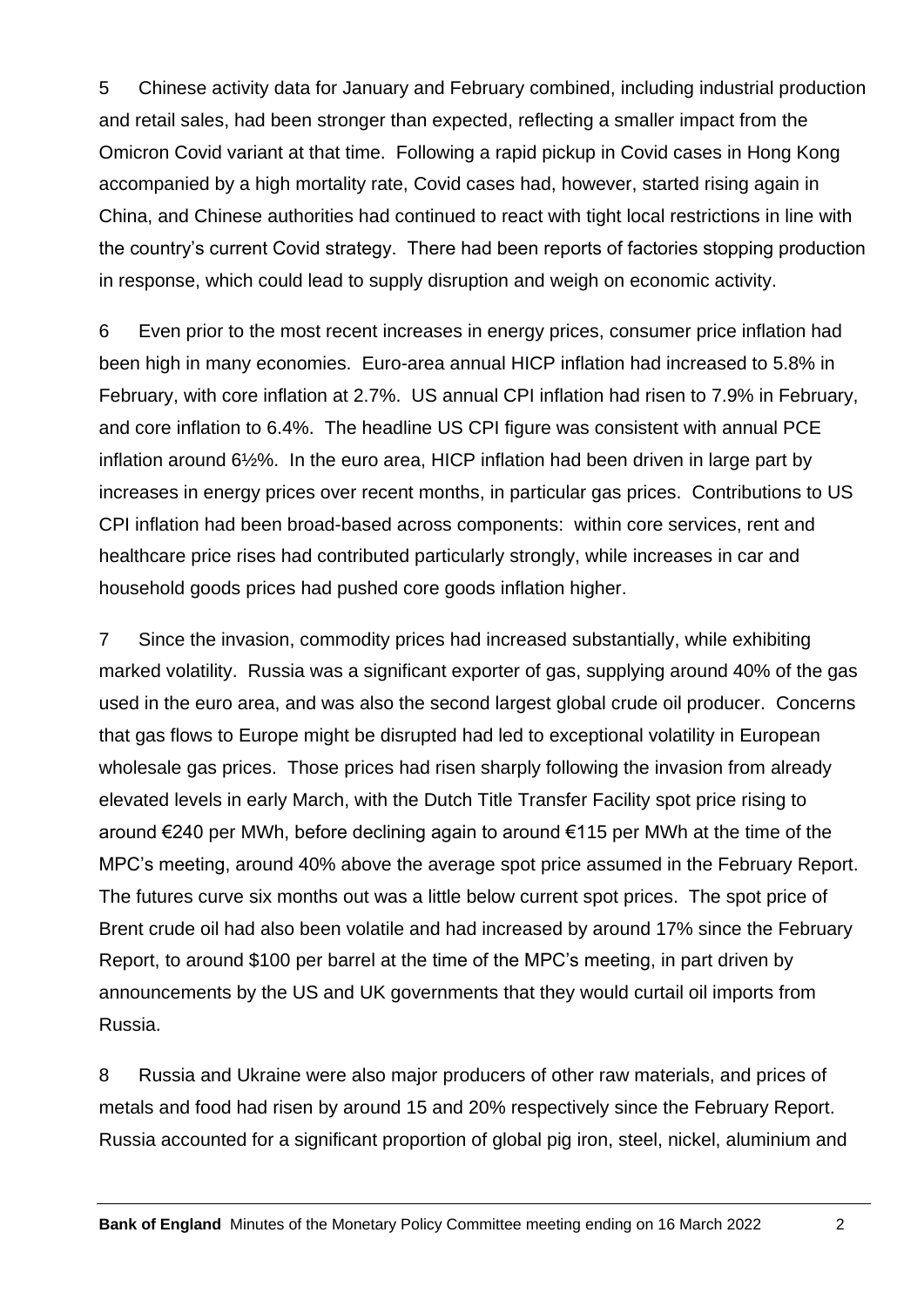copper exports that were a key input to many production processes. There had been reports of some car manufacturers having to shut European plants because of a lack of inputs from the region. Russia and Ukraine also accounted for almost 30% of the world's wheat exports and Russia supplied 16% of the world's fertiliser. Ukraine was a major producer of neon, which was a key input for the production of semiconductors, potentially leading to renewed supply pressures in this sector.

9 The increases in energy and other raw material prices were expected to boost global consumer price inflation significantly in the near term, directly through fuel, utilities and food prices, and indirectly through firms' costs. Supply chain disruption could also add further upward pressure to goods prices. Given Europe's reliance on Russian gas, and the fragmentation of the global market which meant that US gas prices had not increased materially, the effect was expected to be larger in the euro area and in the United Kingdom. Higher prices would reduce real incomes, exacerbating the policy challenges facing central banks around the world.

10 The Russian economy was expected to be affected significantly by sanctions. Financial sanctions announced shortly after the invasion began had been aimed at hindering trade with Russia, through restricting the ability of some Russian banks to process foreign transactions, particularly in dollars, and through curtailing access of some Russian banks to the SWIFT messaging service, which made it more costly to process transactions. Transactions with the Central Bank of Russia had also been prohibited, restricting its ability to use its international reserves to support the rouble, facilitate cross-border trade and service debt. More recently, the United States had announced a ban on Russian oil imports, the United Kingdom had declared that it would phase out its imports of Russian oil by the end of this year, and the European Union had set out plans to cut its gas use by the end of this year by around twothirds of its gas imports from Russia in 2021. There had also been a wave of voluntary withdrawals of companies from activities in Russia. This had not only involved high profile consumer-facing firms, but also a broader range of companies supplying goods and services to the Russian business sector and mining companies. In late February, the Central Bank of Russia had raised interest rates from 9.5 to 20%, had ordered exporters to surrender 80% of their foreign exchange receipts, and had restricted the ability of residents to take capital out of the country. The rouble had fallen by around 25% since the start of the invasion. Central and Eastern European currencies had depreciated by 3 to 6%, and the Polish and Hungarian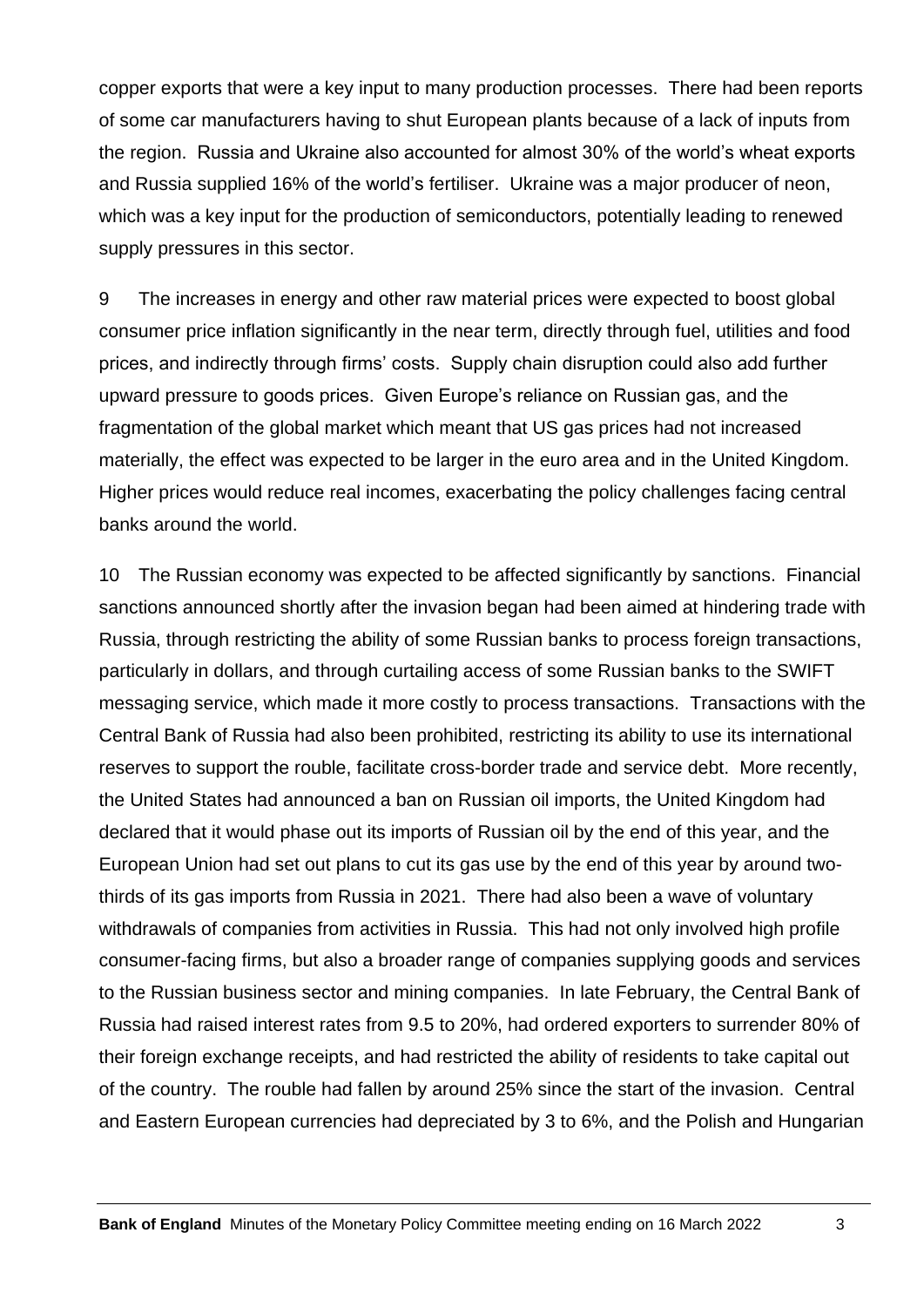central banks had raised interest rates. Central and Eastern European countries had experienced a significant influx of refugees from Ukraine.

#### **Monetary and financial conditions**

11 Since the MPC's previous meeting, indicators of financial market volatility had increased and risky asset prices had fallen, reflecting the expected global impact of Russia's invasion of Ukraine. Advanced economy equity prices had fallen significantly and spreads on corporate bonds had widened. Option-implied distributions of equity prices suggested that these movements reflected increased pricing of downside risks to equity prices, as well as a shift down in central case expectations.

12 Short-term financial market inflation compensation measures had increased across advanced economies, in large part reflecting the impact of the invasion on energy prices. Medium-term measures had also increased over the same period. It was common for these measures to move together, but recent movements in medium-term measures were nevertheless noteworthy, given that oil and gas futures curves were consistent with energy price inflation falling back significantly beyond the near-term horizon.

13 In the United Kingdom, the increases in medium-term inflation compensation measures had taken their levels further above their average of the past decade. As the Committee had discussed previously, interpreting UK medium-term inflation compensation measures was not straightforward. The use of UK inflation markets for hedging large pension liabilities and the uncertain future wedge between consumer price and RPI inflation meant that inflation compensation measures did not provide a direct read of market participants' fundamental views on the inflation outlook. Nevertheless, models that attempted to extract medium-term market expectations for CPI inflation, and intelligence gathered from market contacts, suggested that higher inflation expectations and greater perceived risks of inflation persistence had probably accounted for above-average levels of UK medium-term inflation compensation measures, alongside other factors.

14 The sterling effective exchange rate had fallen by 1.7% since the previous MPC meeting, and to a greater extent against the US dollar.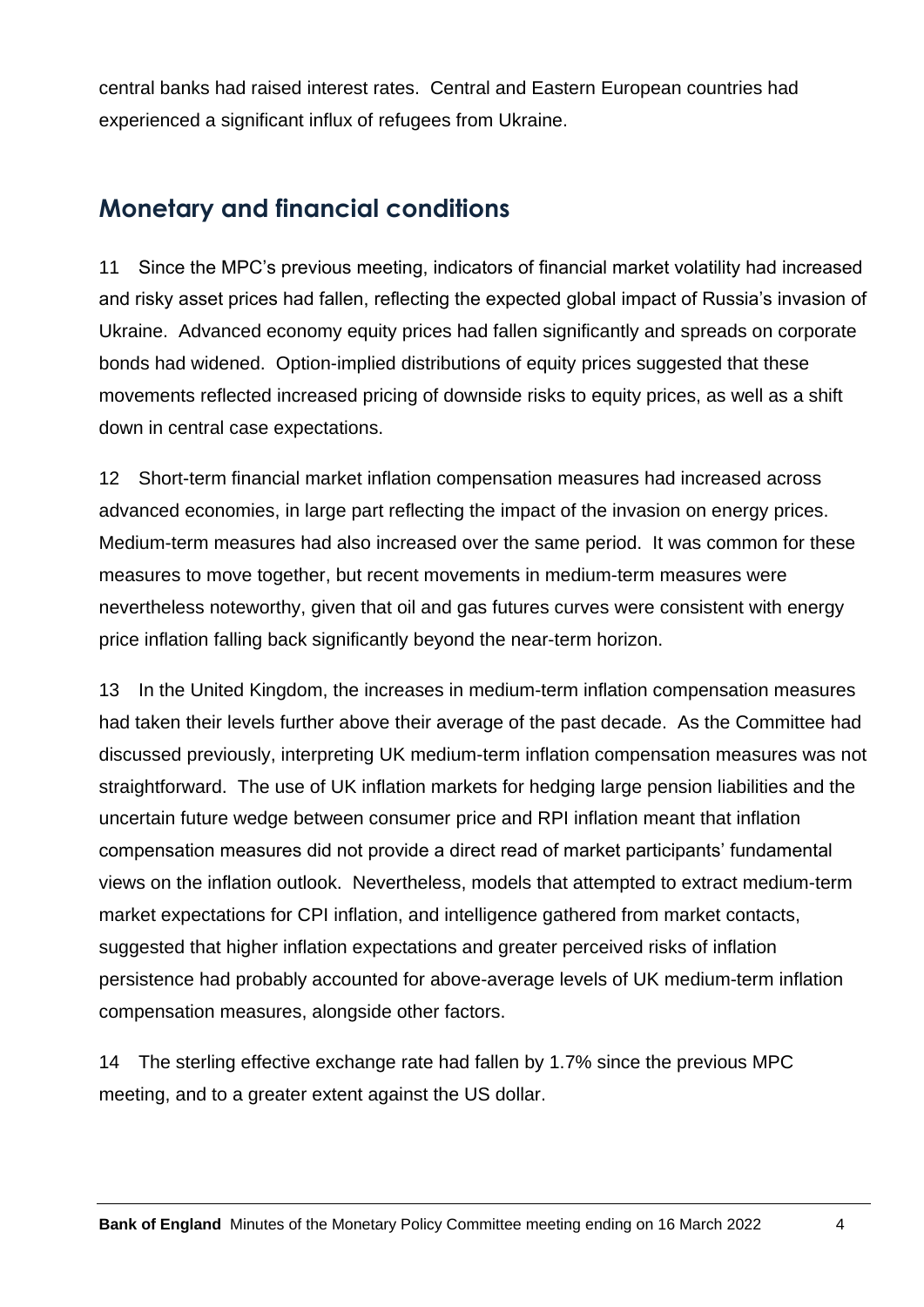15 The near-term path for market-implied policy rates in the United States had risen since the MPC's previous meeting, although some of this increase had pre-dated the invasion. The market-implied policy rate in the United States reached a little under 2% by end-2022, around 50 basis points higher than immediately prior to the MPC's February meeting. In the euro area, the near-term market implied path for policy rates had also risen since the MPC's previous meeting. At its meeting on 10 March, the ECB Governing Council had left its key policy interest rates unchanged, but had announced a faster reduction in the pace of net asset purchases.

16 In the United Kingdom, market-implied expectations for the path of Bank Rate over the year ahead had risen, with market pricing consistent with an increase in Bank Rate of 0.25 percentage points, to 0.75%, at this MPC meeting. The market-implied path for Bank Rate now reached around 2% by end-2022, around 70 basis points higher than immediately prior to the MPC's February meeting. The latest Bank of England Market Participants Survey suggested that respondents expected a slightly shallower path for Bank Rate than the market-implied path over the next couple of years, but a greater number of respondents viewed the balance of risks around that path as being skewed to the upside rather than to the downside.

17 Longer-term advanced economy government bond yields had increased since the MPC's previous meeting.

18 UK bank lending rates on mortgages with loan-to-value (LTV) ratios at or below 75% had risen further since the MPC's previous meeting. This was broadly consistent with a lagged response to the increases in risk-free rates since the autumn of 2021. Lending rates on some higher LTV mortgages had also started to increase. However, rates on higher LTV mortgages had, on the whole, remained lower than in autumn 2021, reflecting the normalisation of spreads in this market, which had increased significantly at the start of the pandemic. The subsequent further increases in risk-free rates that had occurred since the February MPC meeting would be expected to feed through to mortgage lending rates in due course. Interest rates on unsecured household borrowing, such as credit cards and personal loans had, as usual, been less sensitive to changes in reference rates.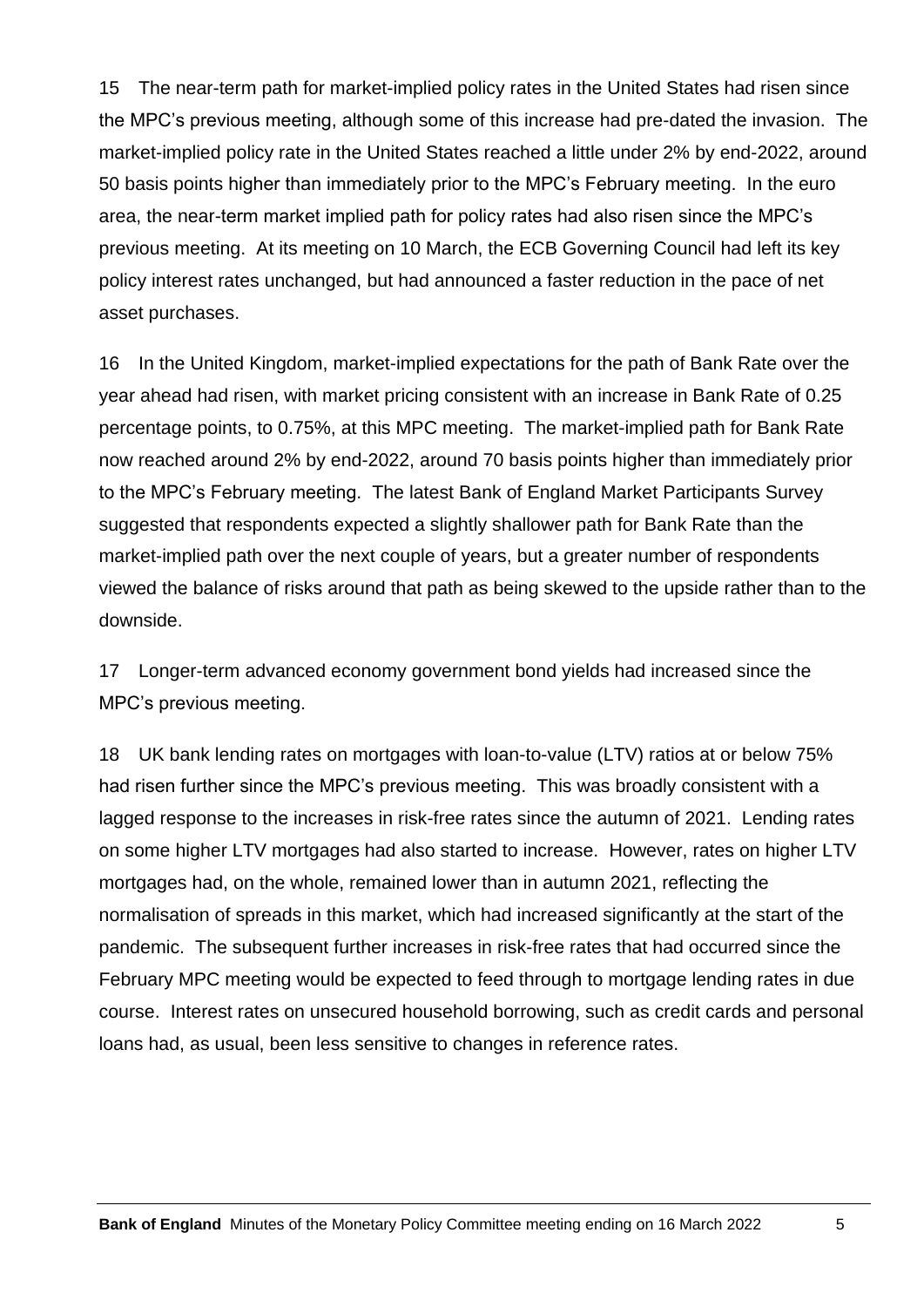#### **Demand and output**

19 The MPC had been briefed on initial reports from the Bank's Agents and Decision Maker Panel on business sentiment following the invasion of Ukraine by Russia. But there was little evidence available yet on the impact of the invasion on UK economic activity. The squeeze on real post-tax labour income would, nevertheless, be materially larger than expected previously, due to recent commodity price increases.

20 According to the ONS's first quarterly estimate, UK GDP had increased by 1.0% in 2021 Q4, broadly in line with the expectation incorporated into the February Monetary Policy Report projection and close to the level of activity prior to the onset of the pandemic in 2019 Q4. Household consumption and business investment had risen by around 1% on the quarter, with government expenditure growing more strongly than those components. Business investment had remained more than 10% below its pre-Covid level, however.

21 Following a 0.2% decline in December, GDP had risen by 0.8% in January, notably stronger than had been expected at the time of the February Report, and to a level 0.5% higher than in 2019 Q4. Government services output had been stronger than expected, accounted for by health activity including NHS Test and Trace. GDP growth in January had been broad based across the service, manufacturing and construction sectors. Output in consumer-facing services had risen by 1.8%, broadly in line with expectations at the time of the February Report. This was consistent with other higher-frequency indicators and with a very limited economic impact on high-contact sectors from the Omicron Covid variant.

22 Since the Committee's previous meeting, there had been further relaxations, and in some cases removals, of Covid measures announced by the UK Government and Devolved Administrations. Recent high-frequency economic indicators suggested that activity in highcontact sectors was on track to return to its pre-Omicron levels during the first quarter of the year. Data on card spending, restaurant reservations, train journeys and flights had continued to recover strongly over recent weeks.

23 Bank staff now expected GDP to increase by around ¾% in 2022 Q1, stronger than the February Report projection for a flat quarterly outturn. This nowcast assumed that some of the surprising strength in non-Covid related activity in recent months persisted through the quarter.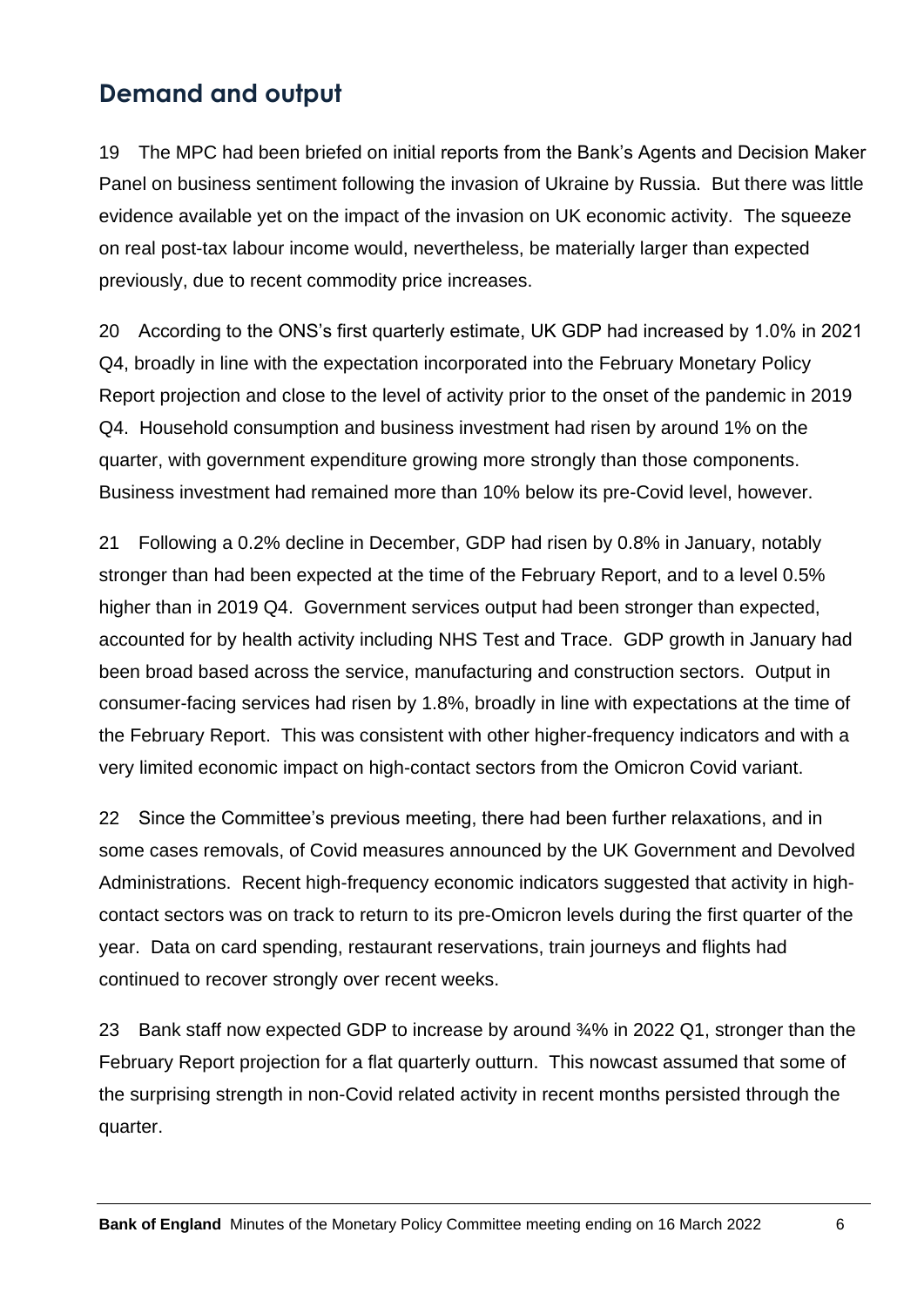24 Prior to the invasion in late February, there had already been tentative signs that the squeeze on real disposable incomes was starting to weigh on the household sector. Although aggregate retail sales volumes had risen strongly in January, food sales had fallen to below pre-pandemic levels as food prices had risen. Notably, GfK consumer confidence had declined materially in February, with the weakness most pronounced in the forwardlooking personal financial situation component. It was, however, unclear whether that represented downside news relative to the weakness in real incomes and spending that had been factored into the February Report projections. Intelligence from the Bank's Agents suggested that consumer spending had continued to grow at a robust pace. However, contacts were concerned about the outlook for demand over the coming months, due to increasing pressures on households' real disposable incomes.

25 Housing market activity had remained robust, and indicators of house prices had surprised on the upside relative to the February Report projections.

26 Recent indicators of corporate sector sentiment had been somewhat more resilient than consumer confidence, although these had generally been collated prior to the invasion. The IHS Markit/CIPS composite output PMI in February had risen to its highest level since June 2021. There had also been signs in the manufacturing and construction PMIs that supply chain disruptions had eased further. Nevertheless, the latest intelligence from the Bank's Agents suggested that the invasion was expected to exacerbate shortages of some tradable goods and could affect the production plans of some sectors, such as the automotive industry. And on the demand side, early results from the March Decision Maker Panel suggested that around one third of companies viewed the invasion as one of the top three sources of uncertainty for their business, with an average negative impact across all firms of around 3% on sales expectations over the next twelve months.

27 The Chancellor of the Exchequer would present the Spring Statement to Parliament on 23 March, alongside updated Office for Budget Responsibility projections in its Economic and fiscal outlook.

#### **Supply, costs and prices**

28 Twelve-month CPI inflation had risen to 5.5% in January, marginally above the February Monetary Policy Report forecast. This release had triggered the exchange of open letters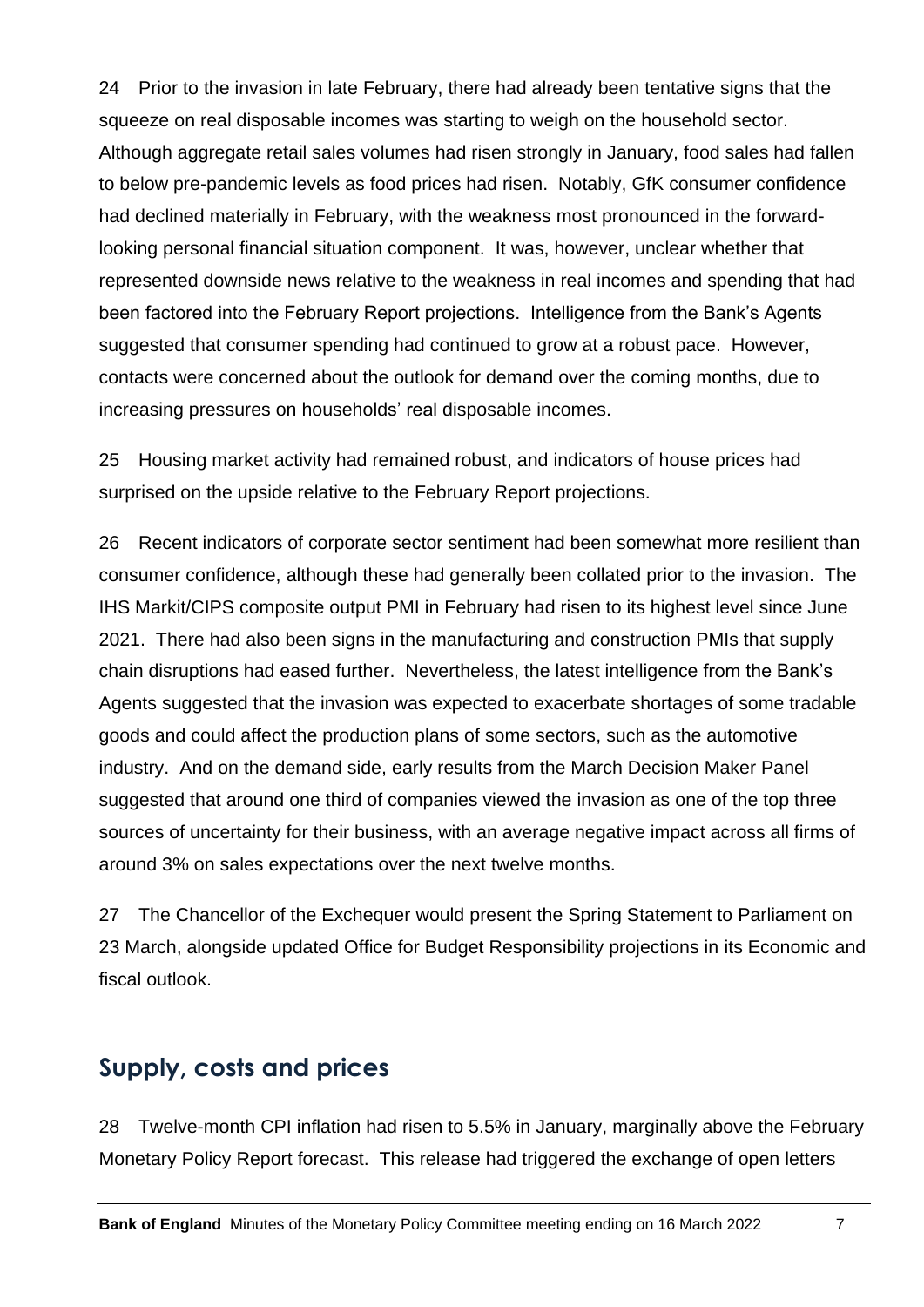between the Governor and the Chancellor of the Exchequer that was being published alongside these minutes.

29 Taken together, energy and core goods inflation had accounted for over four fifths of the overshoot of CPI inflation relative to the 2% target in January. Food price inflation had strengthened further and accounted for much of the remainder of the overshoot.

30 The Government's Energy Bills Rebate, a package of support for households worth around £9 billion, had been announced after the MPC's February meeting and the completion of the February Report projections. This package included a £150 payment to most households via council tax bills in April, and a £200 credit to households administered via electricity bills from October and repaid over the subsequent five-year period. The ONS's announcements on the treatment of these elements of this package in official consumer price measures were forthcoming.

31 CPI inflation was expected to rise to around 6% in February and March, before rising further, to around 8% in April, and remaining close to that rate for the rest of the quarter. The latter would be around 1 percentage point higher than expected in the February Report. The majority of this news could be attributed to energy prices. This included Ofgem's announcement of slightly higher than expected increases in gas and electricity price caps in April, which were based on wholesale gas and electricity prices that pre-dated Russia's invasion of Ukraine. In addition, recent increases in oil prices associated with the invasion were being reflected in prices of petrol and heating oil. Wholesale gas prices had been exceptionally volatile and the six-month observation window relevant for Ofgem's October utility price cap calculation, which would run from February to the end of July, had only recently opened. If sustained, the latest rise in gas and electricity futures prices would mean that price caps, when reset in October 2022, could be around 35% higher, which would be around 20% higher than had been expected in the February Report.

32 Food price inflation was expected to rise further, from 4.3% in January, reflecting the pass-through of cost increases over recent months. Indicators of cost pressures further down the food supply chain had continued to rise. Following the invasion, agricultural commodity prices had increased sharply, which could put further upward pressure on input costs and food price inflation.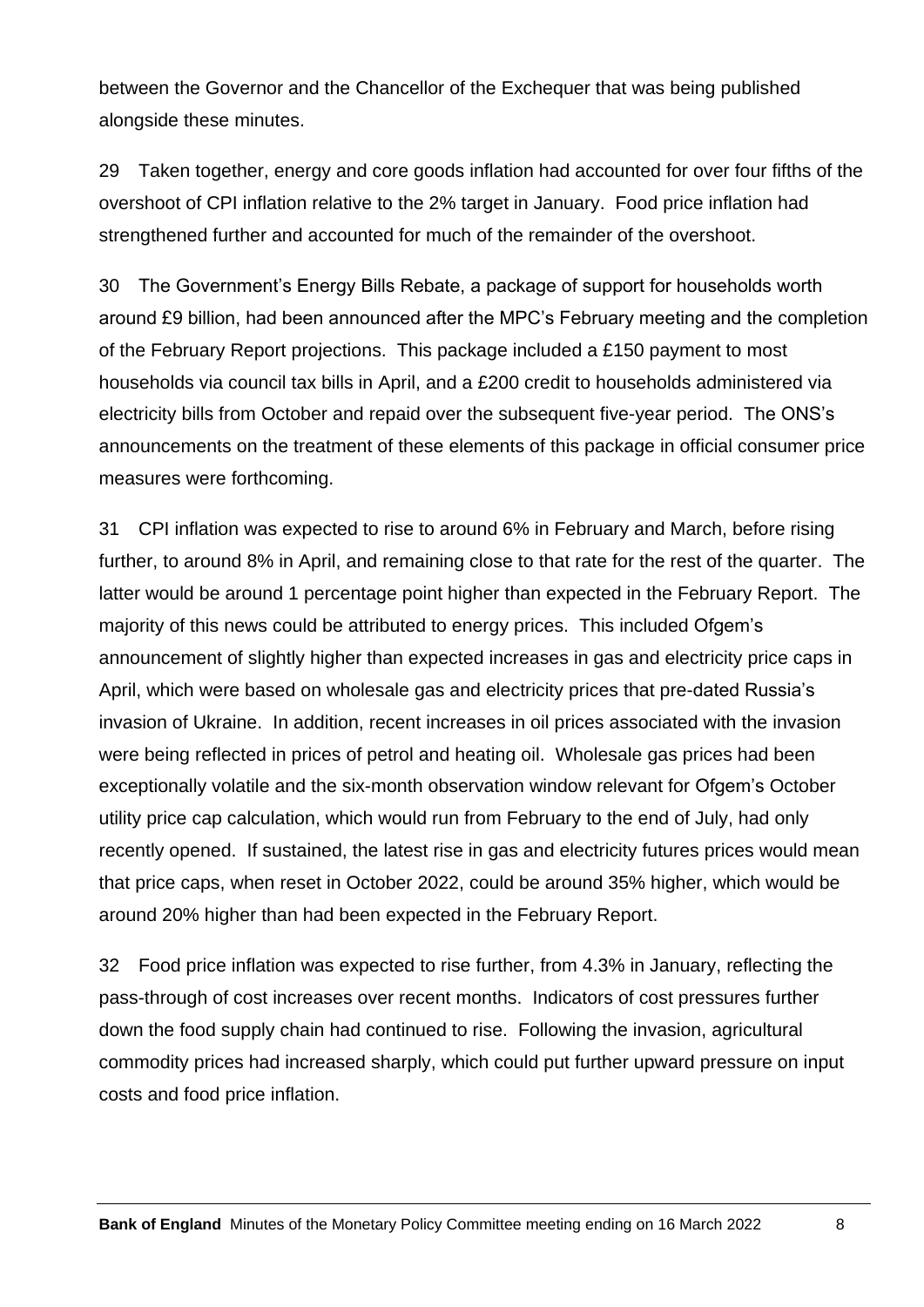33 Core CPI inflation was expected to rise further, to around 5 to 5½% in 2022 Q2 accounted for largely by increases in core goods price inflation. Core goods inflation was expected to remain above its average during the previous decade. Services price inflation was projected to increase slightly, above recent historical averages. The overall near-term profile for core inflation was slightly higher than the expectation at the time of the February Report. Global supply chain disruptions posed an upside risk to the outlook for core goods price inflation.

34 Survey indicators of cost and price pressures had remained elevated. Both the IHS Markit/CIPS PMI composite input and output price measures had remained close to their historical highs. But these indicators pre-dated Russia's invasion of Ukraine and were likely to understate the consequent cost pressures associated with the invasion. More timely intelligence from the Bank's Agents' contacts suggested that input prices had picked up further since late February, in particular for metals, grain and seed oils.

35 Since the MPC's previous meeting, households' and businesses' inflation expectations had risen further. Both the Bank/Ipsos and the Citi/YouGov surveys had reported a further rise in households' short-term inflation expectations in 2022 Q1. The rise in the latter in March had been particularly pronounced, reaching its highest level since the survey had begun in late 2005. Changes in households' short-term inflation expectations had typically corresponded with changes in spot inflation, especially developments in the prices of frequently purchased items, such as food, fuel and utilities. Medium-term measures of households' inflation expectations had also increased further, though by less than their shortterm counterparts. Nevertheless, the Citi/YouGov five-to-ten year ahead measure had matched its previous record high recorded in June 2011.

36 The Decision Maker Panel had reported a further increase in expectations for businesses' year-ahead output price inflation, which had risen to 4.8% in the three months to February, and risen slightly further in the early March data particularly for those respondents who had viewed the invasion as the largest source of uncertainty for their businesses. The expectations of professional forecasters, reported in HM Treasury's February survey, had remained close to the inflation target of 2% at the two- to three-year ahead horizons.

37 The latest labour market indicators had continued to point to a tight and tightening labour market, which, alongside rising inflation, had contributed to strong pay growth.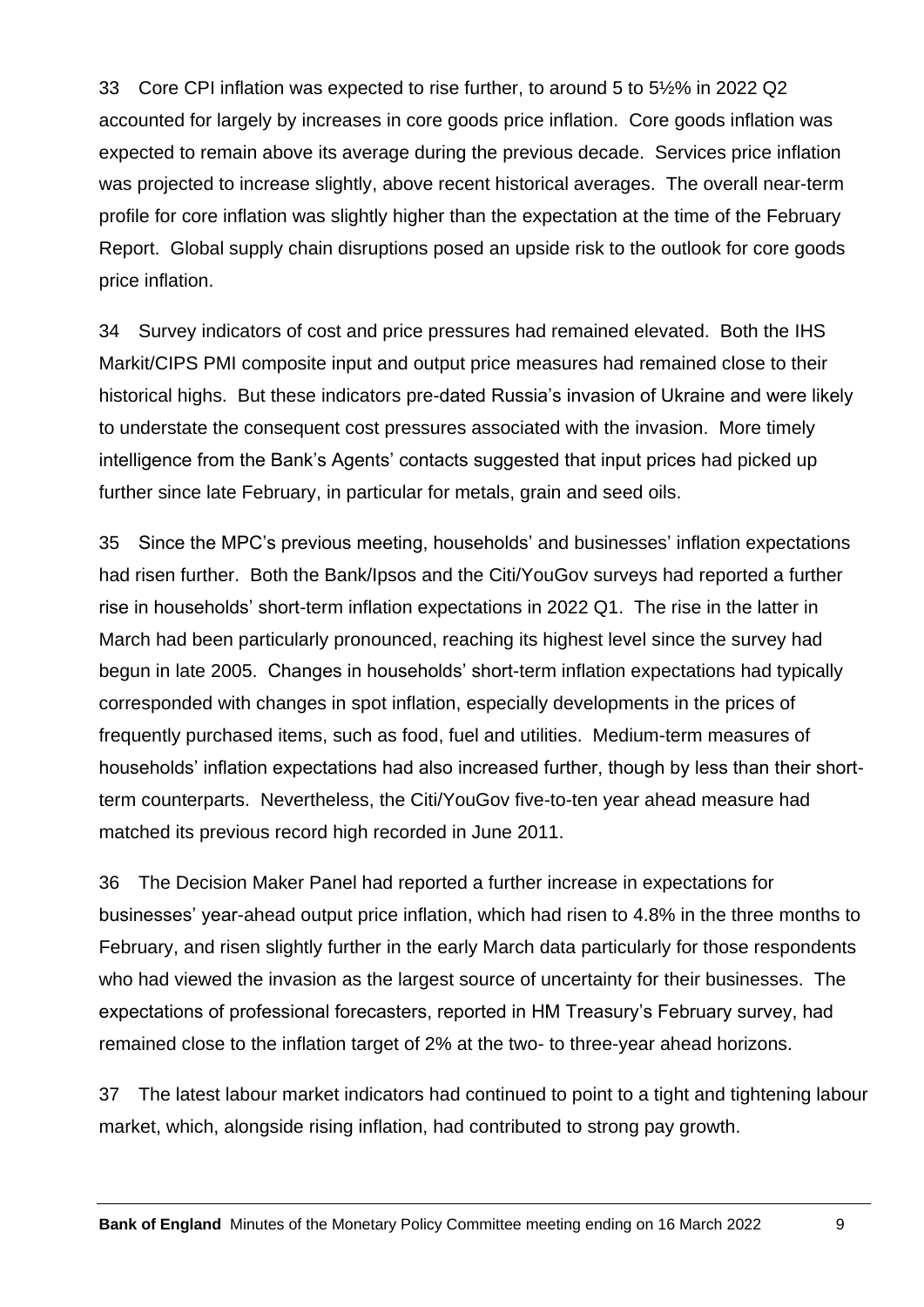38 The Labour Force Survey (LFS) unemployment rate had fallen to 3.9% in the three months to January, as had been expected at the time of the February Report. The LFS employment rate had been unchanged, with the inactivity rate rising slightly. Both developments had been broadly consistent with expectations at the time of the February Report. Her Majesty's Revenue and Customs (HMRC) employee payrolls had risen strongly, by a further 275,000 in February, although these initial estimates had tended to be revised down somewhat subsequently.

39 Indicators of labour demand had remained strong. The stock of vacancies in the three months to February had risen to 1.3 million, supplanting the record high set in the preceding three-month period. The REC permanent placements index had remained close to its record high in February. The vacancy-to-unemployment ratio, a measure of labour market tightness, had remained above pre-Covid levels and had reached a new record high level. Intelligence from the Bank's Agents suggested that elevated recruitment difficulties had persisted across most sectors and skill levels. The Agents' contacts had reported high rates of job churn and vacancies, with little improvement in labour availability expected over the next year.

40 Private-sector regular Average Weekly Earnings (AWE) growth had risen to 4.1% in the three months to January on a year earlier, stronger than had been expected in the February Report. Bank staff estimated that workforce compositional effects had started to drag on headline pay growth recently. Adjusted for the mechanical effects of the changes in workforce composition and the Coronavirus Job Retention Scheme, Bank staff estimated that underlying private sector regular pay growth had remained at around 4 to 4½%, above prepandemic rates of around 3 to 3½%. The HMRC median of pay growth in February had been 3.7%, also above pre-pandemic rates. Looking ahead, the latest intelligence from the Bank's Agents continued to point to higher pay settlements than a year ago, consistent with the Agents' recent annual pay survey.

#### **The immediate policy decision**

41 The MPC sets monetary policy to meet the 2% inflation target, and in a way that helps to sustain growth and employment.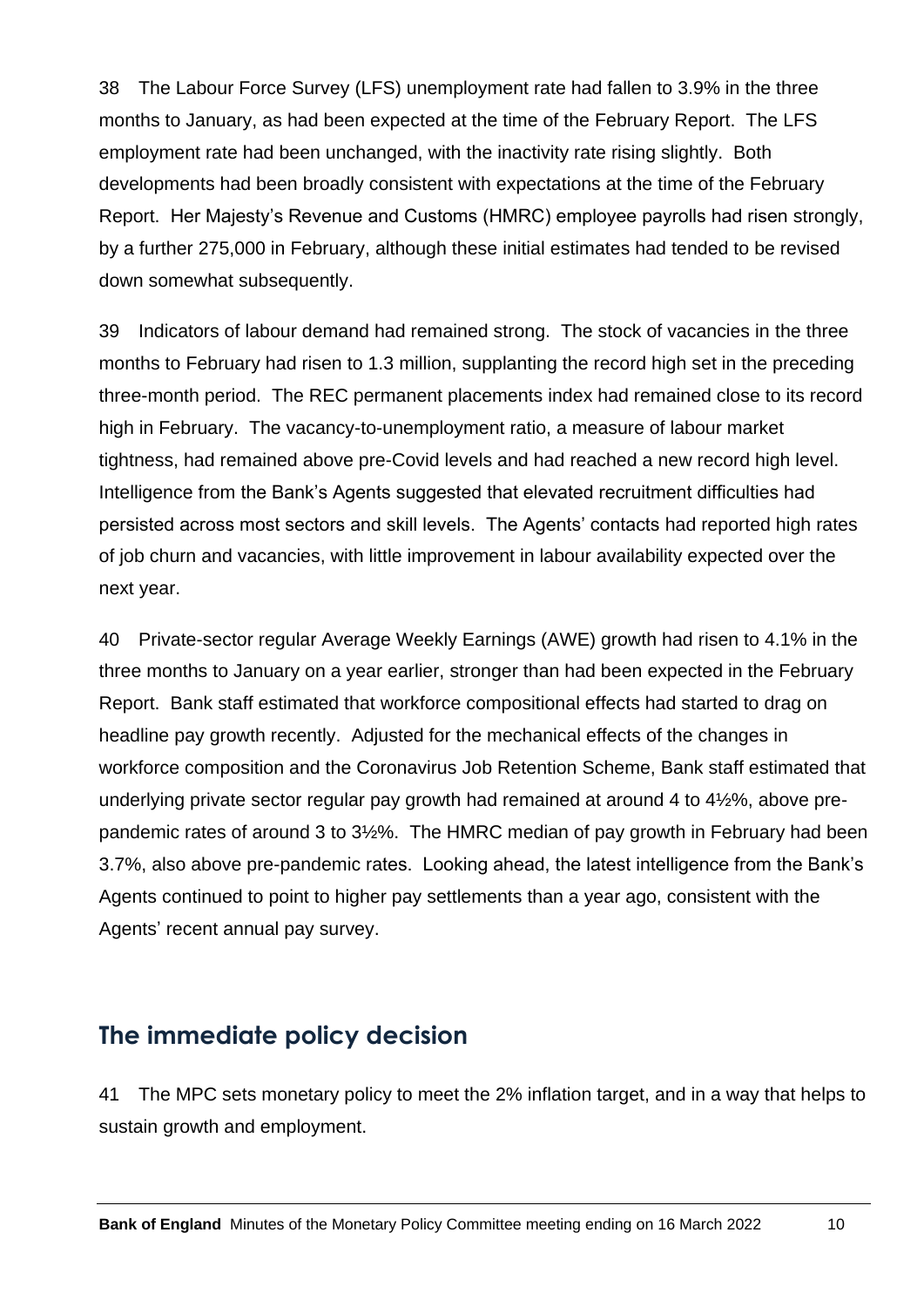42 In the MPC's central projections in the February Monetary Policy Report, published before Russia's invasion of Ukraine, UK GDP growth had been expected to slow to subdued rates during the course of this year. This had in large part reflected the adverse impact of the previous, already large, increases in global energy and tradable goods prices on UK real aggregate income and spending. As a result, a margin of spare capacity had been projected to open up and the unemployment rate had been expected to rise to 5% by 2025. CPI inflation had been expected to peak at around 7¼% in April 2022. Upward pressures on inflation had been expected to dissipate over time and, conditioned on the rising marketimplied path for Bank Rate expected at the time of the February Report and the MPC's current forecasting convention for future energy prices, CPI inflation had been projected to fall back to a little above the 2% target in two years' time and to below the target by a greater margin in three years.

43 The Committee reviewed recent economic news, against the backdrop of Russia's invasion of Ukraine and related developments.

44 Based on available economic data for the period prior to the invasion, UK-weighted global GDP in 2022 Q1 was expected to grow by a little more than had been expected in the February Report, particularly in the euro area. Global consumer price inflation had risen further in February, to 5.8% in the euro area and to 7.9% in the United States.

45 The invasion had led to further large increases in energy and other commodity prices including food prices. It was also likely to exacerbate global supply chain disruptions, and had increased the uncertainty around the economic outlook significantly. Global inflationary pressures would strengthen considerably further over coming months, while growth in many of the United Kingdom's major trading partners, such as the euro area and other economies that were net energy importers, was likely to slow.

46 Gas prices in Europe had risen sharply following the invasion from already elevated levels, before declining again. The spot price of Brent oil had also been volatile and had increased to around \$100 per barrel at the time of the MPC's meeting. Prices of metals and food had risen by around 15 and 20% respectively, and by a greater amount for those commodities of which Russia or Ukraine were major exporters.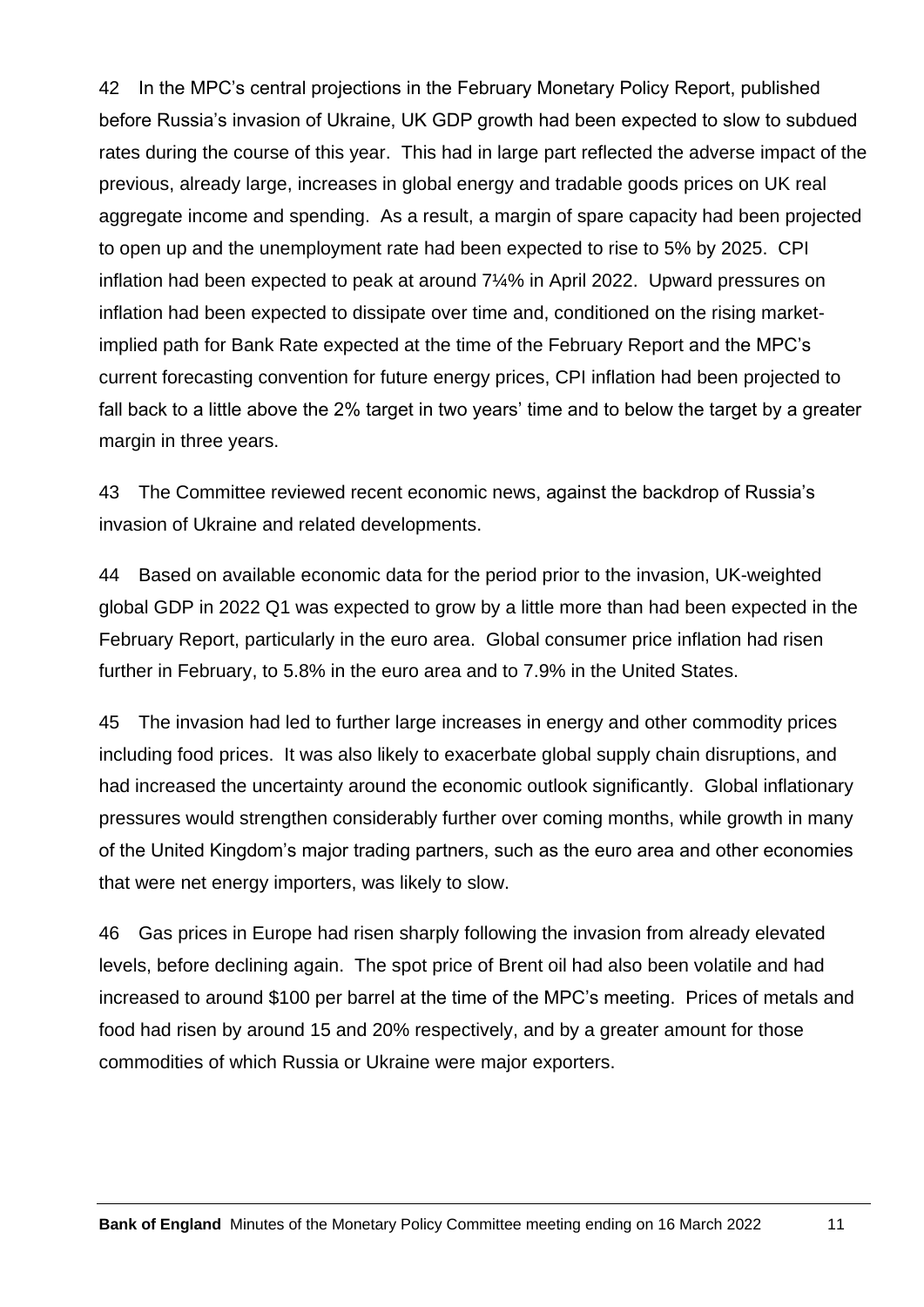47 Since the MPC's previous meeting, indicators of financial market volatility had increased and advanced economy risky asset prices had fallen. Longer-term advanced economy government bond yields had increased.

48 In the United Kingdom, market-implied expectations for the path of Bank Rate over the year ahead had risen, with market pricing consistent with an increase in Bank Rate of 0.25 percentage points at this MPC meeting. The market-implied path for Bank Rate now reached around 2% by end-2022.

49 The Government's Energy Bills Rebate had been announced after the MPC's February meeting and the completion of the February Report projections. The ONS's announcements on the treatments of the elements of this package in consumer price statistics were forthcoming. The Chancellor of the Exchequer would present the Spring Statement to Parliament on 23 March, alongside updated Office for Budget Responsibility projections in its Economic and fiscal outlook.

50 The MPC had been briefed on initial reports from the Bank's Agents and Decision Maker Panel on business sentiment following Russia's invasion of Ukraine. But there was little evidence available yet on the impact of the invasion on UK economic activity.

51 UK GDP in January had been stronger than expected in the February Report. Bank staff now expected GDP to increase by around ¾% in 2022 Q1, stronger than the February Report projection for a flat quarterly outturn. Business confidence had held up and labour market activity data had remained robust. The Labour Force Survey unemployment rate had fallen to 3.9% in the three months to January, as expected at the time of the February Report. Her Majesty's Revenue and Customs employee payrolls had risen strongly in February, although these initial estimates had tended to be revised down somewhat subsequently. The vacancy-to-unemployment ratio had risen to another record high, and indicators of recruitment difficulties had remained elevated. Consumer confidence had, however, fallen in response to the squeeze on real household disposable incomes. Developments in the labour market were also likely to lag those in confidence and spending.

52 Due to recent developments, the impact of energy prices on real aggregate income was now likely to be materially larger than implied by the projections in the February Report, consistent with a weaker outlook for growth and employment, all else equal. The extent to which households reacted to the additional weakness in their real incomes by cutting their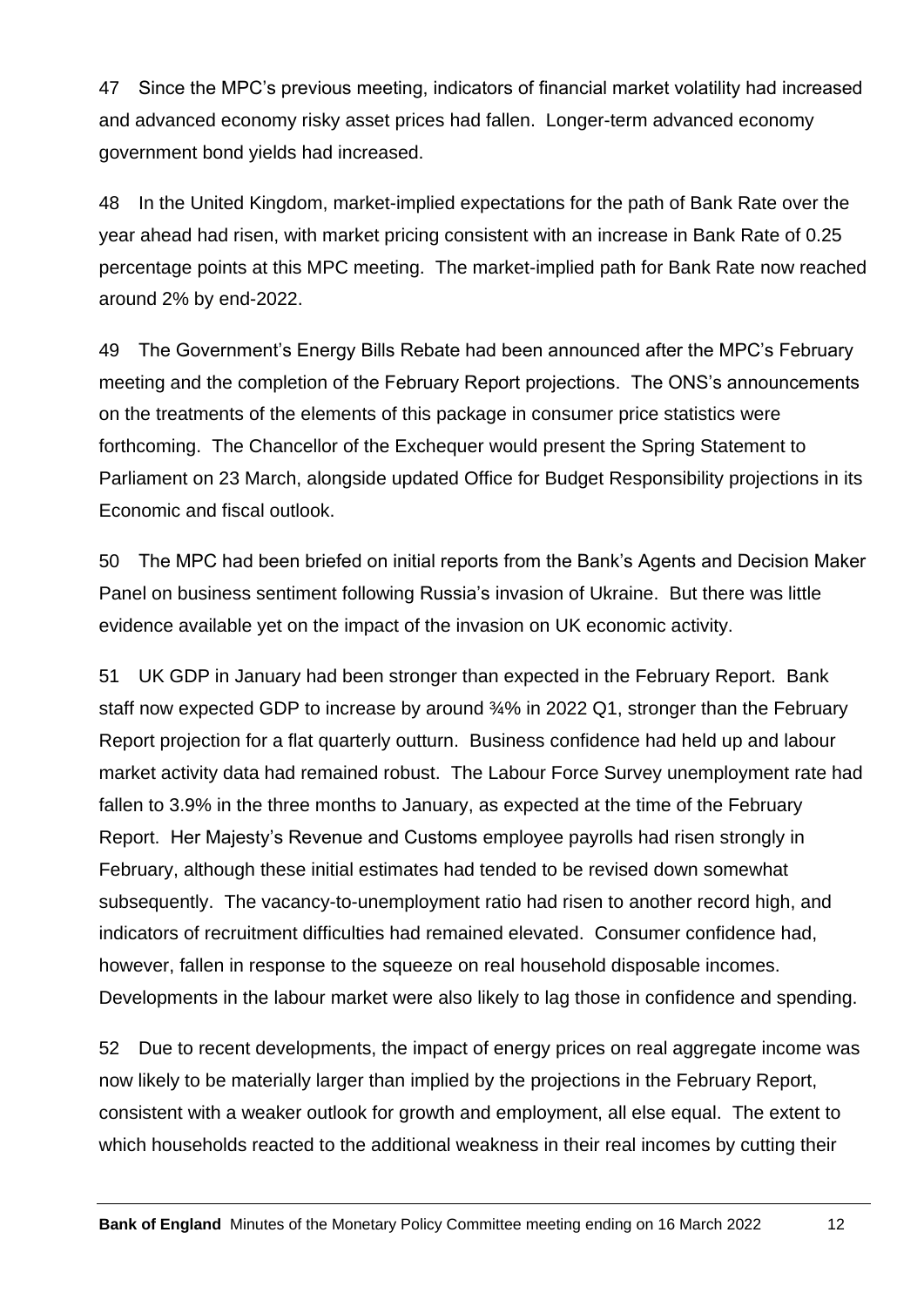real spending or by reducing their savings would be important to monitor over coming quarters. The aggregate saving rate had already declined materially from its pandemicdriven peak over recent quarters, although it could fall below its pre-Covid level if some households were to run down the additional stock of savings built up during the pandemic. Developments in energy prices were likely to affect disproportionately households with lower incomes. Those households had not in general seen substantial rises in savings during the pandemic, however, which would limit the extent of any offset from a rundown of savings. It would also be important to monitor the extent to which higher uncertainty led to a reduction in business investment.

53 Underlying nominal earnings growth was estimated to have remained above prepandemic rates in the three months to January, and was higher than had been expected in the February Report. The latest intelligence from the Bank's Agents continued to point to higher pay settlements than a year ago, consistent with the Agents' recent annual pay survey.

54 Twelve-month CPI inflation had risen from 5.4% in December to 5.5% in January, which had triggered the exchange of open letters between the Governor and the Chancellor of the Exchequer that was being published alongside these minutes. Inflation was expected to increase further in coming months, to around 8% in 2022 Q2, around 1 percentage point higher than expected in the February Report. The majority of this news could be attributed to energy prices. The projected overshoot of inflation relative to the 2% target to an increasing extent reflected global energy prices, with some further material contribution from tradable goods prices. Service price inflation had also picked up, although to a lesser extent than other components, with the level of core services prices returning to their pre-Covid trend. Survey indicators of cost and price pressures had remained elevated.

55 If sustained, the latest rise in energy futures prices meant that Ofgem's utility price caps could again be substantially higher when they were reset in October 2022. Wholesale prices had, however, been exceptionally volatile and the six-month observation window relevant for the October price cap calculation, which would run from February to the end of July, had only recently opened. Such movements could nevertheless temporarily push CPI inflation around the end of this year above the level projected for April, which had previously been expected to be the peak. Such an outturn could be several percentage points higher than had been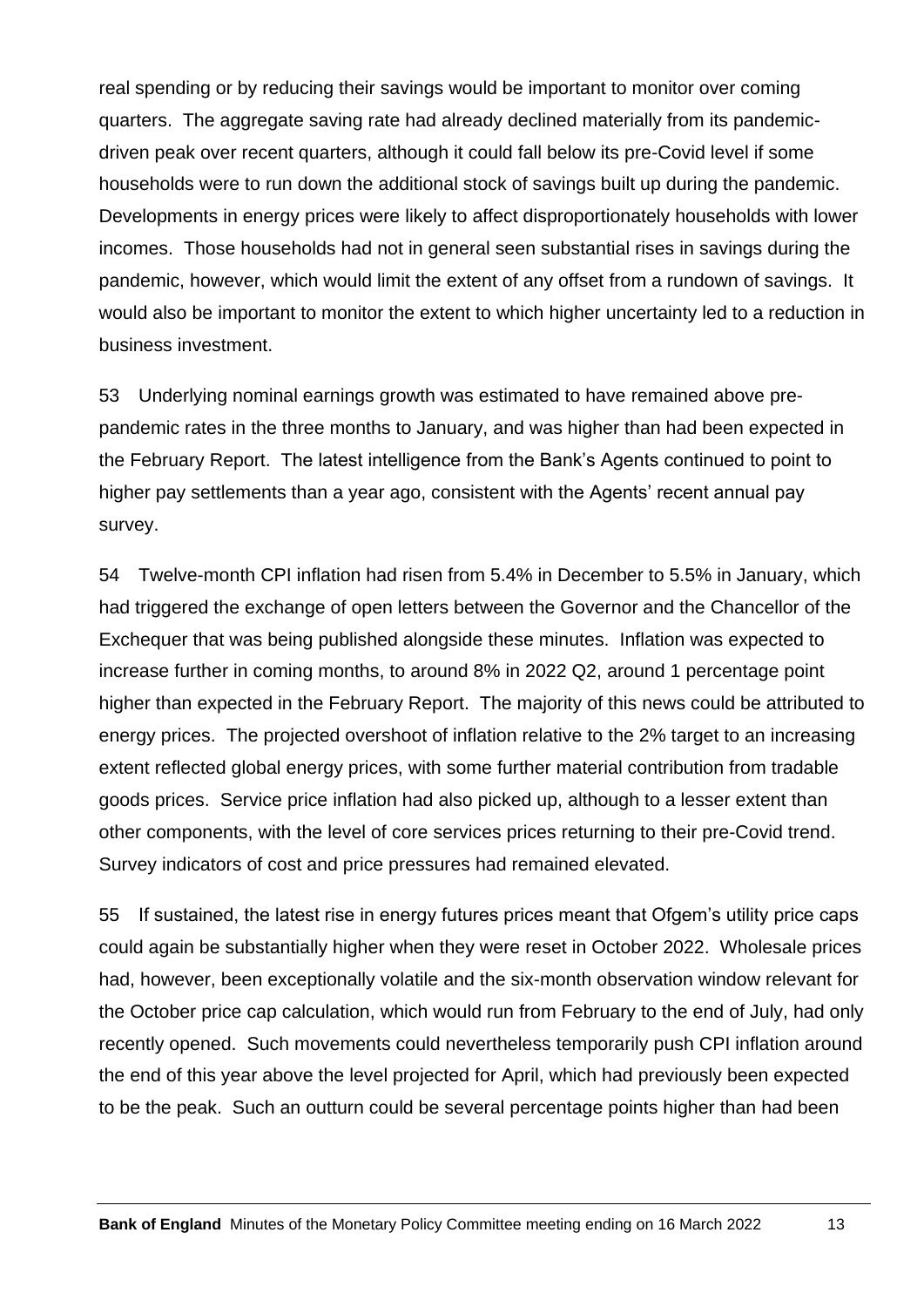expected in the February Report. In addition, continuing global supply chain disruptions posed an upside risk to the outlook for core goods inflation.

56 Further out, inflation was expected to fall back materially, and possibly to a greater extent than had been expected in the February Report, as energy prices stopped rising and as the squeeze on real incomes and demand put significant downward pressure on domestically generated inflation. The recent increase in the market-implied path of Bank Rate would also push down on demand and inflation in the medium term relative to the February Report, all else equal. The judgement that inflation would fall back also reflected that monetary policy would act to ensure that longer-term inflation expectations were well anchored around the 2% target.

57 Since the MPC's previous meeting, financial market, household and business indicators of inflation expectations had risen. Medium-term UK inflation compensation measures in financial markets had increased further above their averages of the past decade. The Citi/YouGov measure of households' five-to-ten year ahead expectations had matched its previous record high level. The Decision Maker Panel had reported a further increase in expectations for businesses' year-ahead output price inflation. Nonetheless, the expectations of professional forecasters, had remained close to the 2% target at the two to three year ahead horizon. Overall, the MPC judged that inflation expectations remained well anchored at present. A risk to the inflation outlook was that wages and prices would not be set in a manner consistent with inflation returning to the 2% target in the medium term. The Committee would continue to monitor measures of inflation expectations very closely.

58 The Committee turned to its immediate policy decision.

59 The MPC's remit was clear that the inflation target applied at all times, reflecting the primacy of price stability in the UK monetary policy framework. The framework also recognised that there would be occasions when inflation would depart from the target as a result of shocks and disturbances. The economy had recently been subject to a succession of very large shocks. Russia's invasion of Ukraine was another such shock. In particular, should recent movements prove persistent, the very elevated levels of global energy and tradable goods prices, of which the United Kingdom was a net importer, would necessarily weigh further on UK real aggregate income and spending. This was something monetary policy was unable to prevent. The role of monetary policy was to ensure that, as this real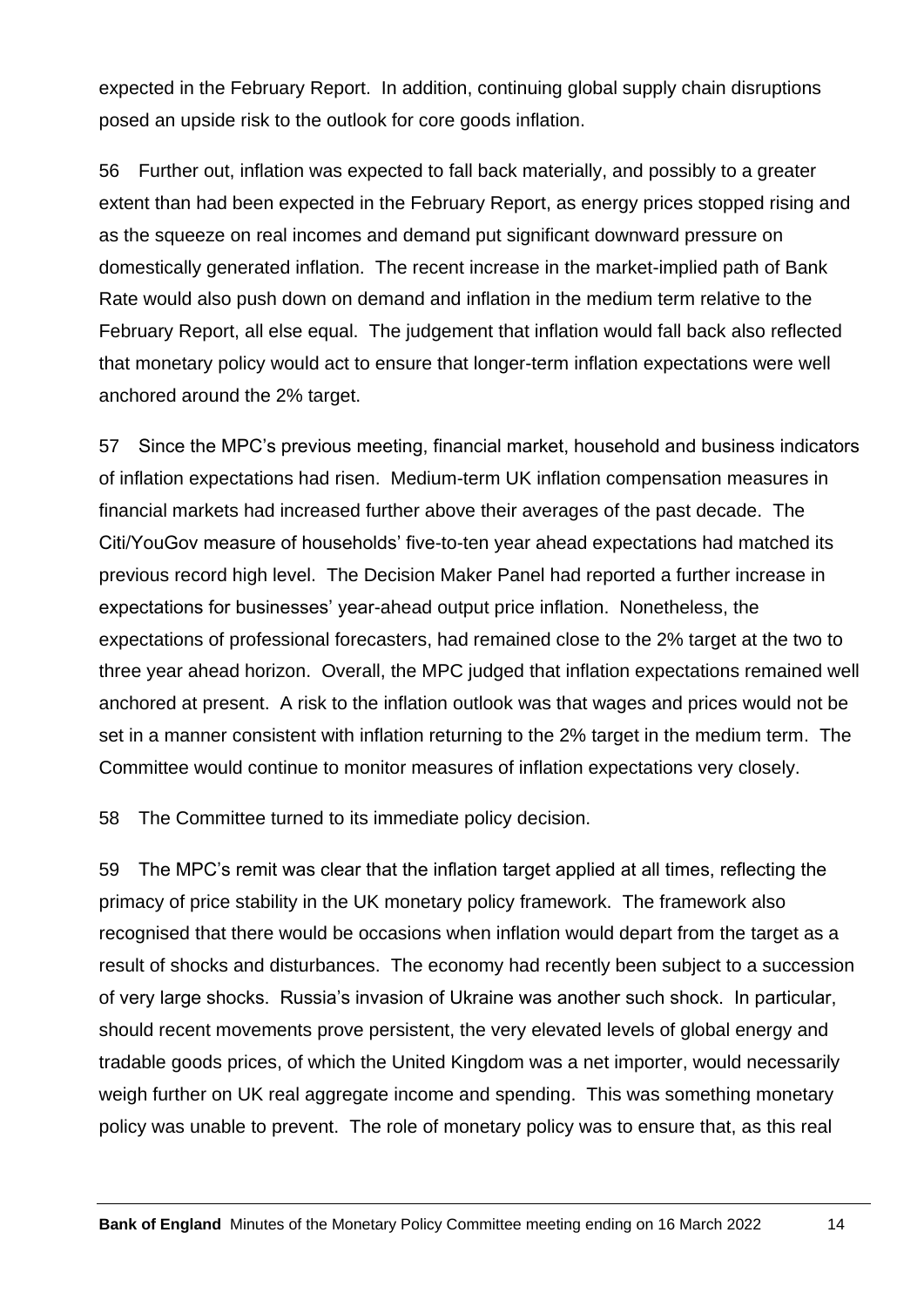economic adjustment occurred, it did so consistent with achieving the 2% CPI inflation target sustainably in the medium term, while minimising undesirable volatility in output.

60 Given the current tightness of the labour market, continuing signs of robust domestic cost and price pressures, and the risk that those pressures would persist, most members of the Committee judged that a 0.25 percentage point increase in Bank Rate was warranted at this meeting. UK activity had been somewhat stronger than had been expected at the time of the February Report and there had been indications that the current tightening in the labour market might not reverse direction as quickly as had been expected. The effects of Russia's invasion of Ukraine would likely accentuate both the peak in inflation and the adverse impact on activity by intensifying the squeeze on household incomes. Monetary policy should be tightened at this meeting in order to reduce the risk that recent trends in nominal pay growth, domestic pricing, and inflation expectations strengthened and became embedded, and thereby to help to ensure inflation was at target sustainably in the medium term.

61 For one member of the Committee, it was appropriate to maintain the existing stance of monetary policy at this meeting. This member recognised the risk of second-round effects from a protracted period of high inflation and a tight labour market and that, as a consequence, further policy tightening might be warranted. This member, however, also placed great weight, at this point, on the very material negative impacts of higher commodity prices on real household incomes and activity. These appeared to have been exacerbated by Russia's invasion of Ukraine. The invasion could also increase uncertainty and decrease consumer and business confidence. Such impacts on activity and employment would push against domestic inflationary pressures. For this member, the path of monetary policy would depend upon a fuller assessment than currently possible of the balance between these pressures, especially given current volatility in commodity markets.

62 Based on its current assessment of the economic situation, the Committee judged that some further modest tightening in monetary policy might be appropriate in the coming months, but there were risks on both sides of that judgement depending on how mediumterm prospects for inflation evolved. The MPC would review developments in the light of incoming data and their implications for medium-term inflation, including the economic implications of recent geopolitical events, as part of its forthcoming forecast round ahead of the May 2022 Monetary Policy Report.